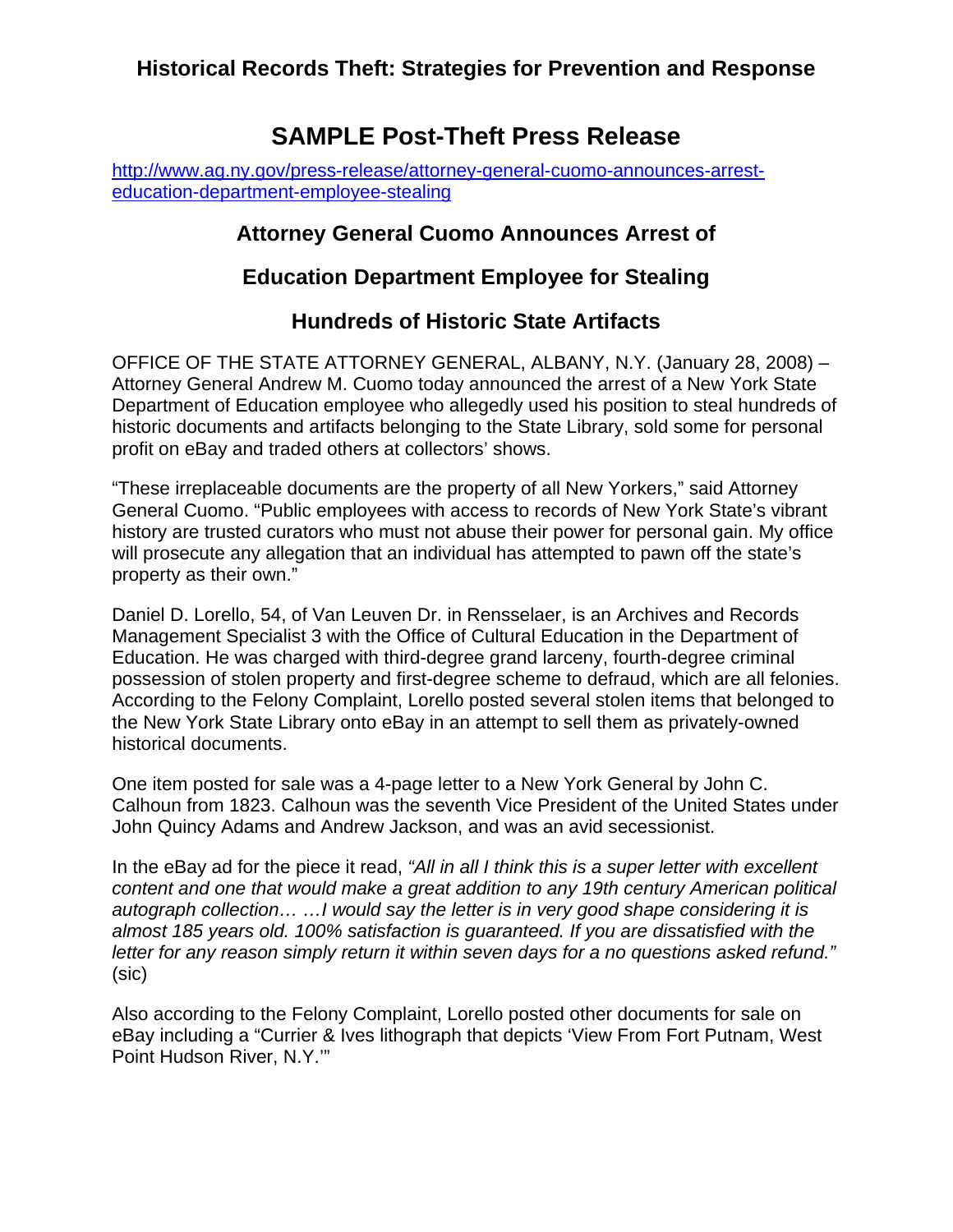In that eBay ad it said, *"Other than some age toning to the lower left corner and along the top edge, the lithograph is in excellent condition. The back of the lithograph contains no markings other than an ink stain so I did not bother to scan it. If you would like me to scan it for you let me know and I would be happy to do so."*

The Calhoun letter generated bids exceeding \$1,700 on the eBay auction while it was monitored by Attorney General's investigators. Investigators monitored the auction after Richmond, Virginia attorney Joseph Romito, a former teacher and history enthusiast, alerted state authorities to the pending sale of the item, which he believed was supposed to be in possession of the State Library.

Hundreds of other documents have already been recovered by Attorney General's investigators and will be returned to the New York State Library for safekeeping.

The New York State Library, which is part of the Office of Cultural Education, contains more than 20 million books, documents, maps, newspapers and other resources explaining the history and culture of the state. Treasures in the Library's collection include: a complete set of autographs of the signers of the Declaration of Independence, manuscripts from the original draft of George Washington's farewell address, an original first draft of Abraham Lincoln's Emancipation Proclamation and a wide collection of books and memorabilia regarding Theodore Roosevelt.

"This individual had access to a wide array of the State Library's collection of historic documents," said Attorney General Cuomo. "My office will work to ensure that any items obtained illegally are recovered and put back in safe keeping."

The Attorney General's Office is working with the full cooperation of eBay to obtain records of past sales to recover stolen items.

The Department of Education cooperated fully in the investigation and Lorello has been placed on administrative leave pending results of the investigation.

Attorney General Cuomo thanked Joseph Romito for his alertness and fast action, and thanked State Education Commissioner Richard P. Mills and staff at the State Library and Department of Education for their assistance in the case.

"Any theft of historical documents from the State Library is an unconscionable act," said Commissioner Mills. "A private individual notified the State Library of a potential theft on Thursday, January 17, and we notified the Attorney General and are grateful for his help. We are now assembling respected national experts in research library and archives security to examine current security procedures and make recommendations to strengthen them. The Board of Regents and I will make their report public and carry out their recommendations."

The charges in the case are merely accusations and the defendant is presumed innocent unless and until proven guilty.